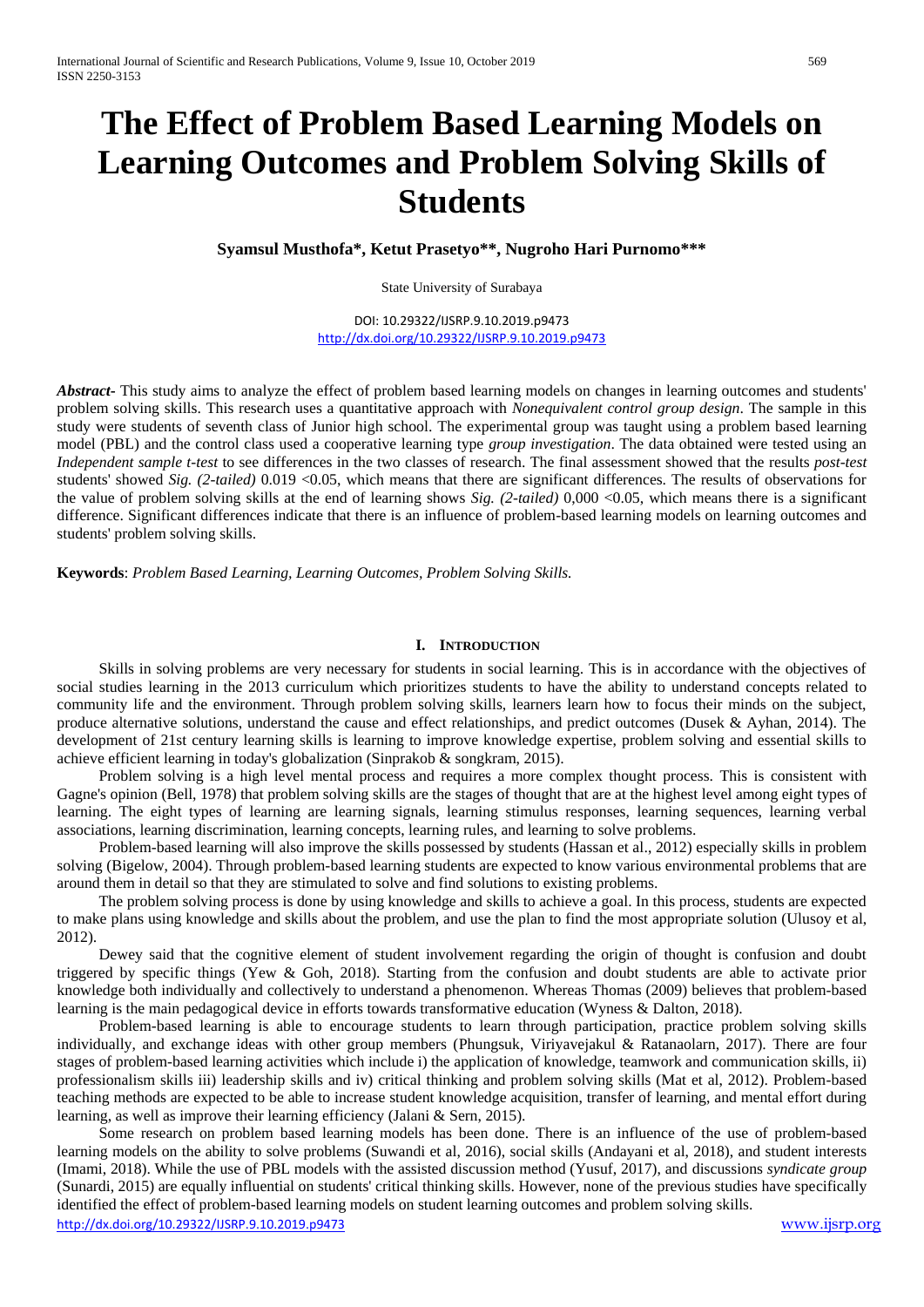### **II. RESEARCH METHODS**

This research is classified into experimental research with the *Nonequivalent control group design*. The groups used in the design of this study were two groups, namely the experimental group that was treated with a problem based learning model and the control group that used the cooperative type *group investigation*. Both groups were given a pretest and posttest to find out the improvement in student learning outcomes using the same test instrument. Whereas with regard to the problem solving skills of students use observation (observation) when learning activities take place. More details can be seen in the following table.

|                 |                | Table 1          |                |
|-----------------|----------------|------------------|----------------|
|                 |                | Research Design  |                |
| Group           | <b>Pretest</b> | <b>Treatment</b> | <b>Postest</b> |
| RExperiment     | ( ) I          | X1               | OŽ             |
| <b>RControl</b> | NЗ             | vo               | Ω4             |

Description:

O1: Pretest experiment class

O3: Pretest control class

X1: PBL

X2: Group Investigation (GI)

O2: Posttest experimental class

O4: Posttest control class

The population in this study were grade VII students of MTs Darussalam Ngoro Jombang in the 2018/2019 school year. The sampling technique is done by *simple random sampling,* namely the determination of the sample by means of a draw without regard to strata in the population. The sample chosen after the simple drawing in this study was class VII A as the experimental class and class VII B as the control class.

The data collection technique in this research is by testing. In this study the test is given on the material potential and utilization of natural resources through *pre-test* and *post-test*. Tests are given to students at the beginning (*pretest*) and at the end (*posttest*). Testing the hypothesis in this study using *independent samples t-test.*

### **III. RESULT AND DISCUSSION**

3.1 Effect of Problem Based Learning Models on Learning Outcomes

a. Pre-test Results

Pre-test or initial test is a test given to the experimental class and the control class before being treated. This test aims to determine the students' early learning achievement of social studies subjects on the material potential and utilization of natural resources. Pretest results show that in the experimental class as many as 9 students (30%) with good categories and 21 students (70%) with enough categories. In the control class it can be seen that a number of 5 students (16.7%) with good categories, 23 students (76.7%) with enough categories, and 2 students (6.7%) with less categories. As for the results of the independent sample t-test the initial knowledge (pre-test) of students using the SPSS 22 program as follows.

|                              |         | Table 2                                                                             |    |              |                   |  |
|------------------------------|---------|-------------------------------------------------------------------------------------|----|--------------|-------------------|--|
|                              |         | Test Results <i>Independent Sample t-test</i> Initial Knowledge ( <i>Pre-test</i> ) |    |              |                   |  |
| t-test for Equality of Means |         |                                                                                     |    |              |                   |  |
| Mean                         |         |                                                                                     |    | Sig.         | Mean              |  |
| Eksperiment                  | Control |                                                                                     | Df | $(2-tailed)$ | <b>Difference</b> |  |
| 57.20                        | 52.60   | 1.810                                                                               |    | 0.076        | 4.60              |  |

Based on SPSS output 22 on the table in mind that the value t value 1,810 and t table with a significance level (5%) 0.05, degree of freedom (db) = (n-2), we get t (0.05) (58) table = 2.002. Then the results of the t value> t table, which shows the results of 1,810 <2.002. As for the significance level of 5% (0.05) has a significance value  $\alpha$  > 0.05, i.e. (2tailed) 0.076> 0.05. So it can be concluded that there is no significant difference in the results of the pretest between the experimental class and the control class before being given treatment, meaning that between the experimental class and the control class students have almost the same initial knowledge at the time of the pretest. This is reinforced by the experimental class obtaining an average value of 57.20 and the control class having an average value of 52.60.

#### b. Post-Test Results

The final test or post-test is given to students after getting treatment both in the experimental class and the control class. Through this post-test it can be seen differences in students after receiving treatment. Post-test results show that in the experimental class as many as 9 students (30%) with very good categories, 16 students (53%) with good categories, and 5 students (17%) with enough categories. In the control class it can be seen that a number of 3 students (10%) with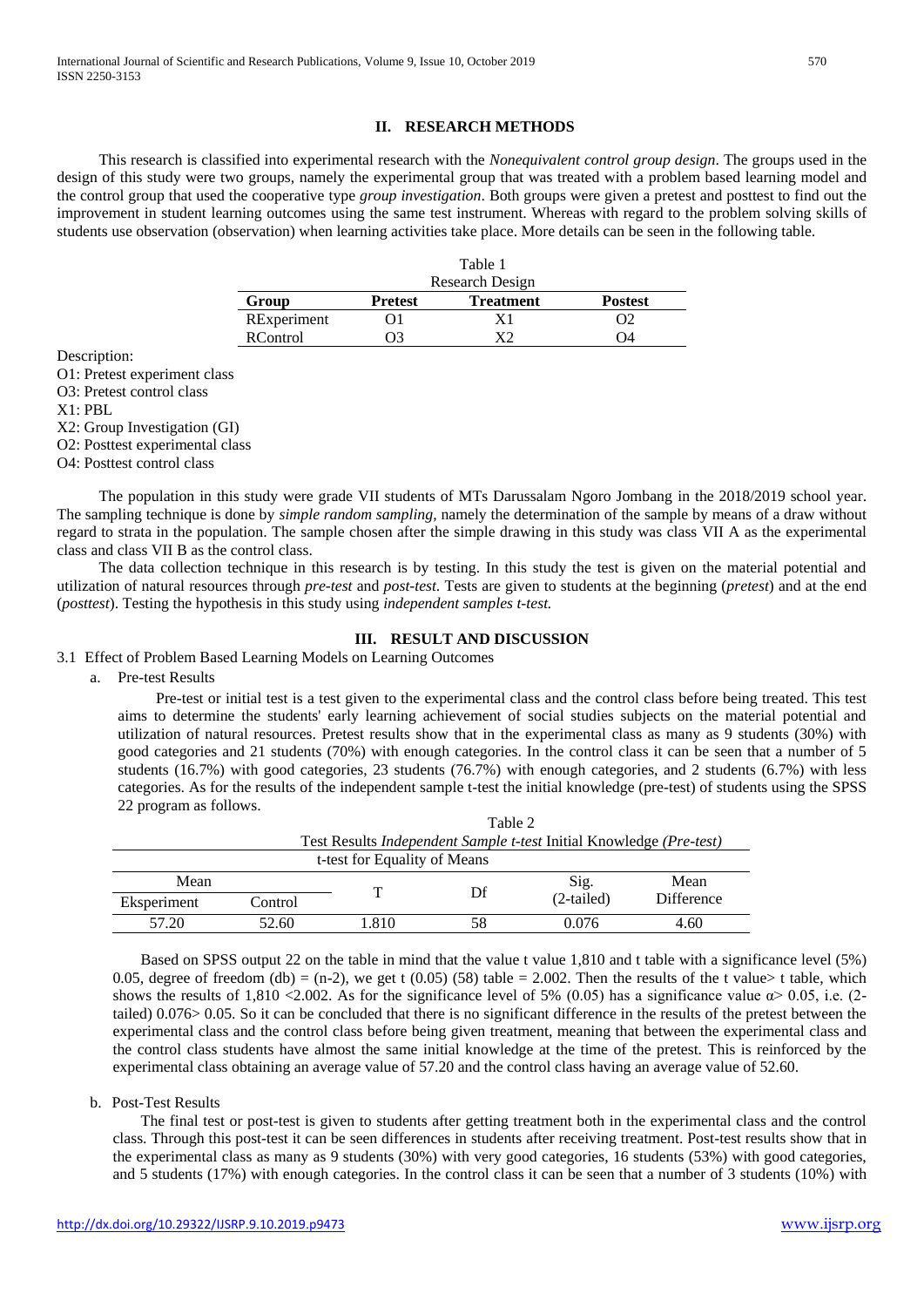very good categories, 16 students (53%) with good categories, and 11 students (37%) with the Fair category. As for the results of the independent sample t-test the final knowledge (post-test) of students using the SPSS 22 program as follows. Table 3

| t-test for Equality of Means |         |       |  |              |            |  |
|------------------------------|---------|-------|--|--------------|------------|--|
| Mean                         |         | ᠇᠇    |  | Sig.         | Mean       |  |
| Eksperiment                  | Control |       |  | $(2-tailed)$ | Difference |  |
| 73.33                        | 66.90   | 2,406 |  | 0.019        | 6.43       |  |

Test Results *Independent Sample t-test* Final Knowledge *(Post-test)*

Based on SPSS output 22 on the table known that tcount of 2.406 and t table with a significance level (5%) 0.05, degree of freedom (db) = (n-2) then we get t (0.05) (58) table = 2.002. Then the results of the t value> t table, which shows the results 2.406> 2.002. As for the significance level of 5% (0.05) has a significance value  $\alpha$  <0.05, i.e. sig (2tailed) 0.019 <0.05. So it can be concluded that there is a significant difference in learning outcomes between the experimental class and the control class after being given treatment, meaning that the experimental class learning outcomes after being treated with a problem based learning model are better than the control class using the group investigation learning model (GI). This is reinforced by the experimental class having an average value of 73.33 and the control class having an average value of 66.90.

## 3.2 Effect of Problem Based Learning Models on Problem Solving Skills

Data on students' problem solving skills is obtained through observations or observations using observation guidelines as data collection instruments. Observations were made in the two class groups, namely the experimental class and the control class for three meetings. Observations were made 3 times at each meeting. The results of observing problem solving skills can be seen in the following table.

 $\overline{a}$ 

|       | l'able 4                                             |            |            |         |            |         |            |         |
|-------|------------------------------------------------------|------------|------------|---------|------------|---------|------------|---------|
|       | <b>Observation Results of Problem Solving Skills</b> |            |            |         |            |         |            |         |
|       |                                                      |            | Meeting 1  |         | Meeting 2  |         | Meeting 3  |         |
| No    | Interval                                             | Categories | Experiment | Control | Experiment | Control | Experiment | Control |
|       |                                                      |            | Class      | Class   | Class      | Class   | Class      | Class   |
|       | 81-100                                               | Very good  |            |         |            |         | 12         |         |
|       | 61-80                                                | Well       |            | 24      | 22         | 24      | 18         | 29      |
| 3     | $41 - 60$                                            | Enough     |            |         |            |         |            |         |
| 4     | $21-40$                                              | Less       |            |         |            | 0       |            |         |
|       | $1-20$                                               | Very less  |            |         |            |         |            |         |
| Total |                                                      | 30         | 30         | 30      | 30         | 30      | 30         |         |

Before the test the hypothesis, the first Test requirements are carried out. Test requirements analysis on students' problem solving skills on material potential and natural resource utilization include distribution normality test and homogeneity variance test. Testing the normality of the distribution has the aim to find out whether the observed data sample the ability to solve problems in the experimental class and the control class are normally distributed or not.

The results of the independent sample t-test for problem solving skills show that with a significance level of 5% (0.05), it has a significance value  $\alpha$  <0.05, i.e. (2-tailed) 0.000 <0.05. So it can be concluded that there is a significant difference in the ability to solve problems between the experimental class and the control class when given treatment, meaning that the results of the observation of the ability to solve the problem of the experimental class when treated with a problem-based learning model is better than the control class using the group learning model investigation (GI).

## **IV. CONCLUSION**

- 1. learning outcomes in VII grade MTs Darussalam Ngoro-Jombang based on treatment using the problem-based learning model (experimental class) and the cooperative learning type group investigation model (control class) have increased. The experimental class learning outcomes after being treated with a problem based learning model are better than the control class using the group investigation (GI) learning model.
- 2. The results of research related to students' problem solving skills in class VII MTs Darussalam Ngoro-Jombang show that the experimental class with PBM models is better than the control class that uses the GI type cooperative model. The observation results of students for 3 meetings using the t test were obtained sig. (2-tailed) of 0,000. As for the significance level of 5% (0.05) has a significance value  $\alpha$  <0.05, i.e. (2-tailed) 0.000 <0.05. So it can be concluded that there is a significant difference in the ability to solve problems between the experimental class and the control class when given treatment.